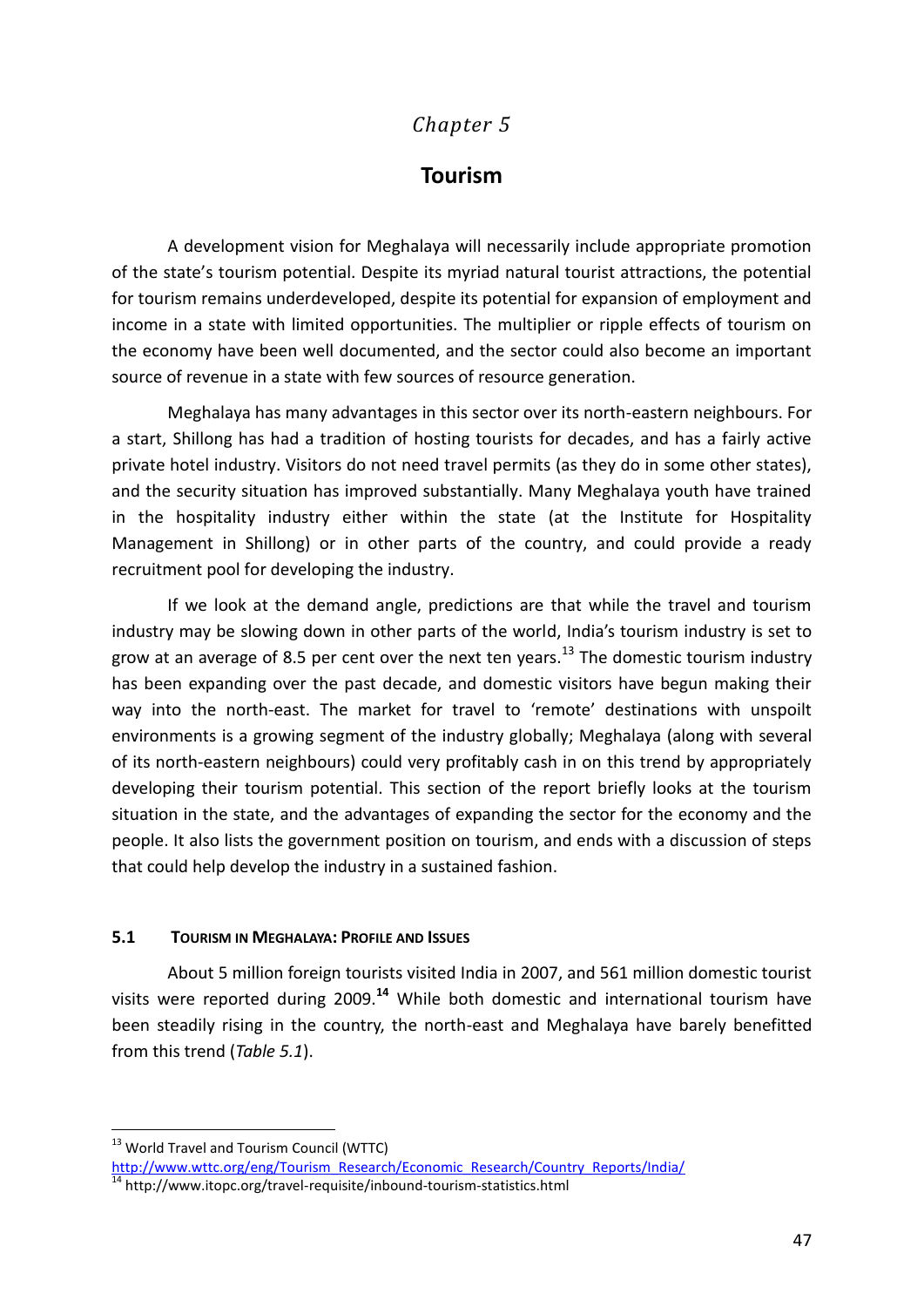Meghalaya receives the second highest number of tourists in the north-east, followed by Tripura and Sikkim. While tourist arrivals, both domestic and foreign, have grown considerably since 2000, the state still receives only one-tenth of the number of visitors to Assam, the leading recipient of tourists in the region. Given that the approach route into Meghalaya is through Assam, it is possible that the state functions as an add-on destination to Guwahati and Kaziranga, the most popular tourist spots in the region. As regards foreign visitors to India, Bangladesh is the third largest point of origin of tourists to India<sup>15</sup>, with a 10 per cent share, and it could be the origin of the most foreign tourists to these north-eastern states.

| <b>State</b>                     |                 | 1996     | 2000      | 2007      |
|----------------------------------|-----------------|----------|-----------|-----------|
|                                  | Domestic        | 2,283    | 9,932     | 3,025     |
|                                  | Foreign         | 9        | 2,044     | 292       |
| Arunachal Pradesh*               | <b>Total</b>    | 2,292    | 11,976    | 3,317     |
|                                  | Domestic        | 3,27,260 | 10,01,577 | 34,79,870 |
|                                  | Foreign         | 5,885    | 5,959     | 13,657    |
| Assam                            | <b>Total</b>    | 3,33,145 | 10,07,536 | 34,93,527 |
|                                  | Domestic        | 86,749   | 1,05,167  | 1,20,572  |
|                                  | Foreign         | 241      | 429       | 263       |
| <b>Manipur</b>                   | <b>Total</b>    | 86,990   | 1,05,596  | 1,20,835  |
|                                  | Domestic        | 1,36,183 | 1,69,929  | 3,75,911  |
|                                  | Foreign         | 1,573    | 2,327     | 5,099     |
| Meghalaya*                       | <b>Total</b>    | 1,37,756 | 1,72,256  | 3,81,010  |
|                                  | Domestic        | 23,434   | 28,221    | 44,226    |
|                                  | Foreign         | 93       | 235       | 735       |
| <b>Mizoram</b>                   | <b>Total</b>    | 23,527   | 28,456    | 44,961    |
|                                  | Domestic        | 13,139   | 13,272    | 15,030    |
|                                  | Foreign         | 54       | 451       | 1,002     |
| Nagaland*                        | <b>Total</b>    | 13,193   | 13,723    | 16,032    |
| <b>Sikkim</b>                    |                 |          |           | 2,24844   |
|                                  | Domestic        | 2,06,229 | 2,31,902  | 2,29,621  |
|                                  | Foreign         | 156      | $\Omega$  | 3,177     |
| <b>Tripura</b>                   | <b>Total</b>    | 2,06,385 | 2,31,902  | 2,32,798  |
|                                  | Domestic        | 7,95,277 | 15,60,000 | 42,68,255 |
|                                  | Foreign         | 8011     | 11,445    | 24,225    |
| <b>Overall North-east Region</b> | <b>Total NE</b> | 8,03,288 | 15,71,445 | 42,92,480 |

**Table 5.1:** Tourist Arrivals in North-Eastern States, 1996–2007

*Source*: Arunachal Pradesh at a Glance 2006, Statistical Handbook of Assam 2007, Manipur 2006, Meghalaya 2007, Mizoram 2008, Nagaland 2006, Sikkim: A Statistical Profile 2006–07, Tripura 2007, Department of Tourism, Tourism at a Glance 2008, *Table 9*, pp. 12

\*Figures for Arunachal Pradesh and Meghalaya are for 2005, while for Nagaland it is 2006

1

(Number)

<sup>&</sup>lt;sup>15</sup> Tourism Statistics at a Glance 2008, [http://incredibleindia.org/Tourism\\_Stastics2008.pdf,](http://incredibleindia.org/Tourism_Stastics2008.pdf)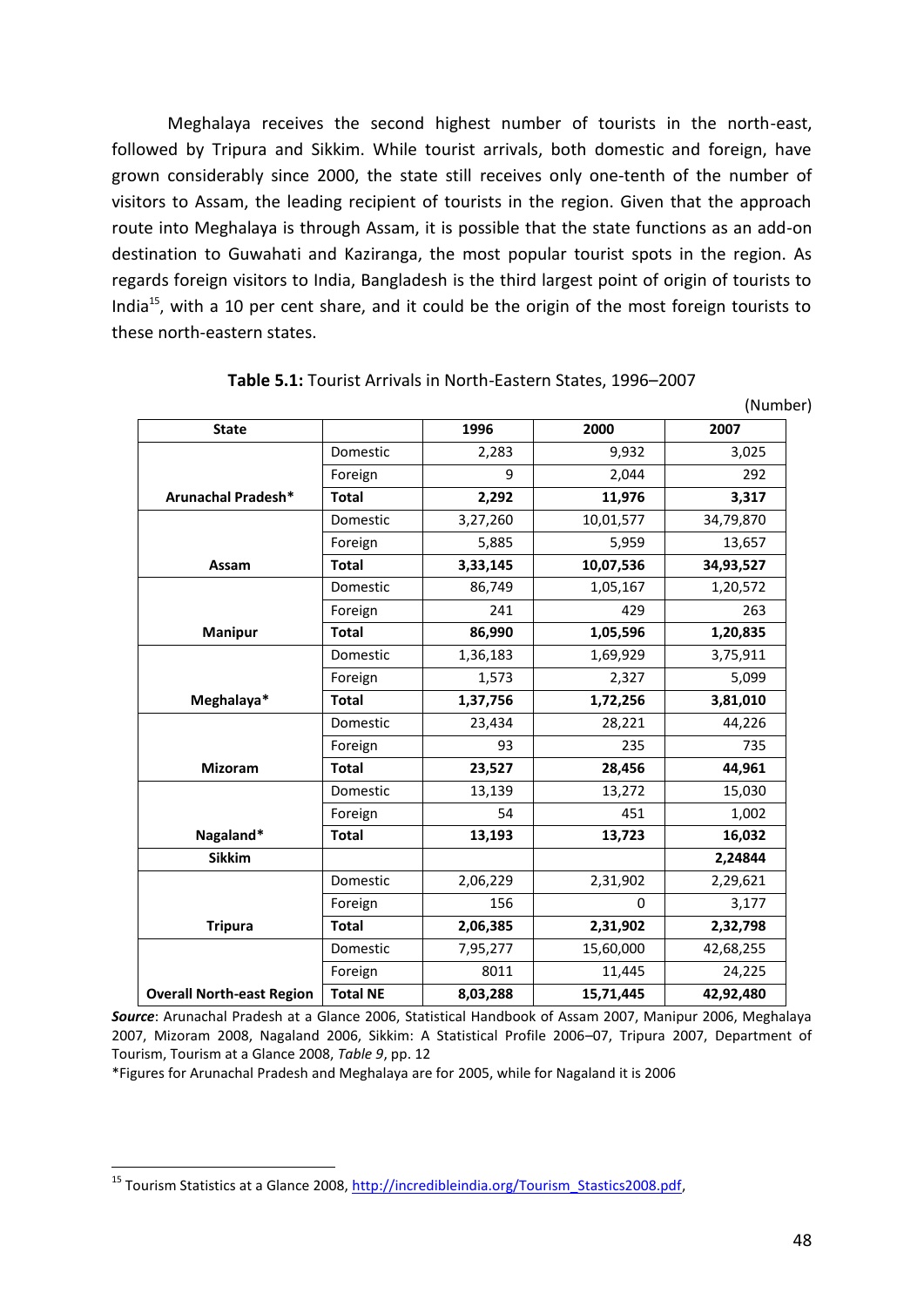A cause for concern would be that Meghalaya's share in north-eastern tourism has fallen in the decade 1996–2007 from 17.15 per cent to 8.88 per cent, largely because of a fall in its share of domestic visitors (*Table 5.2*).

|                          |              | 1996  | 2000  | 2007* |
|--------------------------|--------------|-------|-------|-------|
|                          | Domestic     | 0.29  | 0.64  | 0.07  |
|                          | Foreign      | 0.11  | 17.86 | 1.20  |
| <b>Arunachal Pradesh</b> | <b>Total</b> | 0.29  | 0.76  | 0.08  |
|                          | Domestic     | 41.15 | 64.20 | 81.53 |
|                          | Foreign      | 73.46 | 52.07 | 56.38 |
| Assam                    | Total        | 41.47 | 64.12 | 81.39 |
|                          | Domestic     | 10.91 | 6.74  | 2.82  |
|                          | Foreign      | 3.01  | 3.75  | 1.09  |
| <b>Manipur</b>           | <b>Total</b> | 10.83 | 6.72  | 2.82  |
|                          | Domestic     | 17.12 | 10.89 | 8.81  |
|                          | Foreign      | 19.64 | 20.33 | 21.05 |
| Meghalaya                | <b>Total</b> | 17.15 | 10.96 | 8.88  |
|                          | Domestic     | 2.95  | 1.81  | 1.04  |
|                          | Foreign      | 1.161 | 2.05  | 3.03  |
| <b>Mizoram</b>           | <b>Total</b> | 2.93  | 1.81  | 1.05  |
|                          | Domestic     | 1.65  | 0.85  | 0.35  |
|                          | Foreign      | 0.67  | 3.94  | 4.14  |
| Nagaland                 | <b>Total</b> | 1.64  | 0.87  | 0.37  |
|                          | Domestic     | 25.93 | 14.87 | 5.38  |
|                          | Foreign      | 1.95  | 0.0   | 13.11 |
| <b>Tripura</b>           | <b>Total</b> | 25.69 | 14.76 | 5.42  |

## **Table 5.2:** Share of Tourist Arrivals among North-Eastern States 1996–2007

(Per cent)

*Source:* Computed from *Table 3.1.*

1

No data is available on the seasonality of tourism arrivals, but the peak tourist season is possibly during October–November, as most domestic tourists tend to come from neighbouring Bengal and Assam, which have *puja* holidays during this time.

If we look at the supply side, it is clear that the industry faces many bottlenecks and hurdles in the state. The fact that the state is landlocked, with no rail, water, or air transport infrastructure, means that tourism expansion is heavily dependent on roads — the national and state highways, and rural roads. The hilly terrain and slow pace of development has hindered the construction and maintenance of good quality all-weather roads, and the best roads in the state remain those built by the British in pre-Independence times (the Guwahati-Shillong road was built in 1877, and the Shillong-Sawki-Tamabil road to Sylhet in Bangladesh was also pre-Independence).<sup>16</sup> While the road from Guwahati to Shillong is in fairly decent shape, it is still the state's only major link with the rest of the country. The poor

<sup>16</sup> Murayama, Inoue and Hazarika (eds.) *Sub-Regional Relations in Eastern South Asia,* pp. 128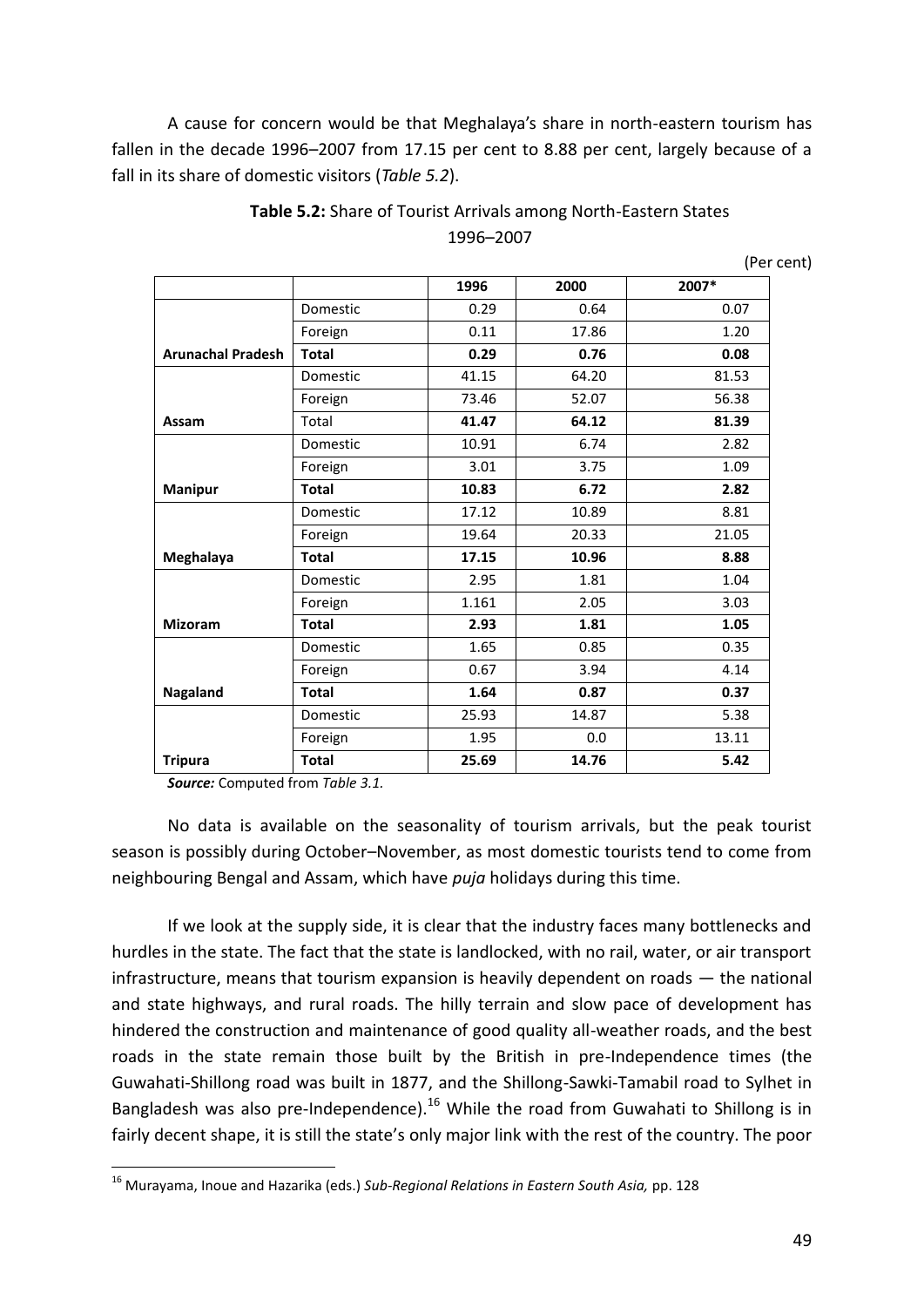quality of most roads linking Shillong to tourist sites or to other districts could be a deterrent to visitors.

As it was the capital of the undivided state of Assam, Shillong has some very respectable privately operated hotels. In contrast, other tourist centres in the state appear to have few options for staying. Development of many of these amenities, accommodation, facilities, and so on will require capital and land. A major issue that will need to be tackled is the lack of land for tourism development; with most of the land controlled by local communities, it will be important for the government to work in conjunction with them to develop the infrastructure for expansion.

The state's draft Tourism Policy announced in 2007 is a clear indication that the government recognises the contribution this sector can make to the state's economy, both in terms of income creation and employment generation. However, little has been done on the ground since then to see these initiatives through. Tourism has not been promoted in any organised manner, and there continues to be a lack of appreciation of the scope of the industry and its potential as a catalyst for the development of other areas of economic activity.

#### **5.2 THE TOURISM INDUSTRY: MULTIPLIER EFFECTS AND LEAKAGES**

If appropriately developed, tourism can have several beneficial effects on the economy. It is a largely labour-intensive industry or service, and generates employment not only across sectors, but also across various skill levels, from the unskilled to the semitrained, trained, highly skilled, and professionals. The multiplier effects of tourism on other sectors in terms of employment and income generation have been well documented. Apart from the direct employment and income effects, an expansion in tourism activity has indirect expansionary effects on several other sectors and industries, such as construction, agriculture, food processing, handicrafts, and financial services, to name just a few.

As long as the demand for these goods and services are met by the local economy, and not 'imported' from outside the state, the boost to other sectors from tourism demand can be enormous. Thus the effectiveness of the multiplier depends on the extent to which services and industry in Meghalaya will be able to meet the demand from tourism. The tourism multiplier for the country has been estimated at approximately 3.5; in the northeast it is likely to be lower, because of the high 'import' of goods and services from outside the region, which increases leakages from the economy.

#### **5.3 THE POLICY POSITION**

Various documents indicate the state government's intention to develop the tourism potential of the state. For a start, it is committed to exploring the state's tourism potential in water sports, wildlife, trekking, adventure tourism, and eco-tourism (in its Eleventh Plan).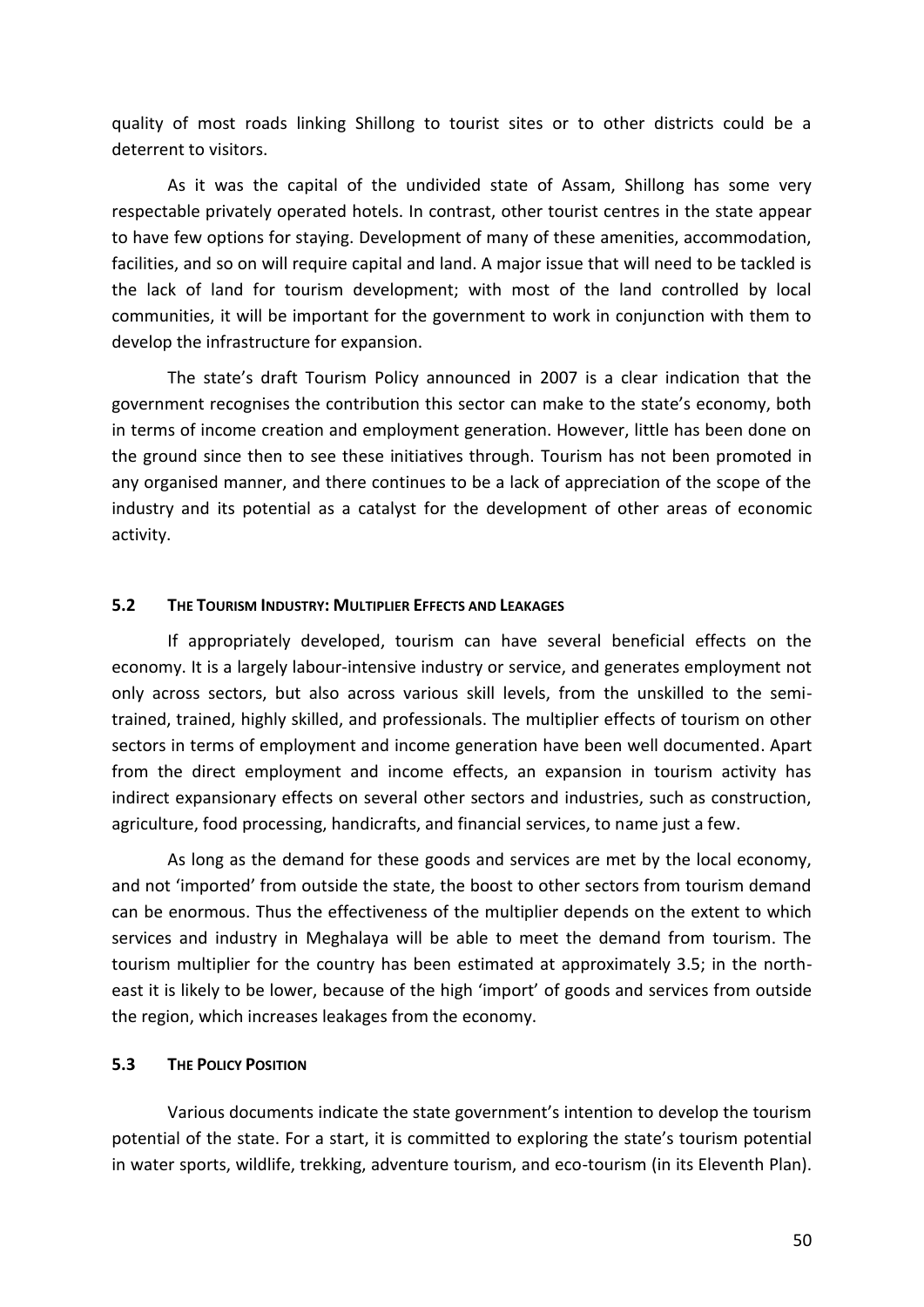It recognises the need to develop tourism infrastructure, transport links, accommodation facilities, and wayside amenities, as these are major impediments to any expansion in the sector. One of the strategies proposed is to develop community assets which will then be given to local communities and authorities for management and maintenance.<sup>17</sup>

In the draft Tourism Policy, the intent is to promote the sector through publicprivate partnerships, and several incentives have been extended to encourage private entities to develop infrastructure and tourism-related assets. However, much like the industrial policy, these incentives have not been very successful, possibly for the same reasons that have so far deterred private investment in other areas and sectors.

The conclusions of the Northeast Summit on Tourism<sup>18</sup> are based on a regional approach, but recognise the shortage across the region of human resources, quality accommodation, and air routes linking the region; it promotes the need for a regionally developed tourism circuit for the north-east.

To promote tourism planning on a regional basis, the Ministry for the Development of the NER has commissioned studies through the Northeastern Development Finance Corporation (NEDFC)<sup>19</sup> and the analysis and recommendations of these would be very useful in throwing light on the way ahead for Meghalaya as well.

#### **5.4 THE WAY FORWARD: WHAT NEEDS TO BE DONE**

The employment and income multiplier effects of tourism would be a boon in a state where the lack of diversity of economic activity has suppressed employment opportunities, especially for young people. Travel and tourism is an industry that is seen to be exciting, interesting, and appealing to the young  $-$  its promotion in Meghalaya could help absorb many of the unemployed youth in the state or attract back those who have gone to other states to train in this industry. It could also provide entrepreneurship opportunities for people who want to set up eco-tourism or adventure tourism ventures on their own.

In a state like Meghalaya with its large regional and district-wise disparities, appropriate development of sustainable or eco-tourism initiatives could help decrease regional disparities in income. Further, with few alternatives to land-based occupations in the rural areas, such village-based enterprises could help diversify the base of rural livelihoods, providing alternative occupations, especially to the young, and help stem the urban migration. In fact, "being labour-intensive, having relatively high multiplier effects, and requiring relatively low levels of capital and land investment, tourism can yield

1

<sup>&</sup>lt;sup>17</sup> State Eleventh Plan

<sup>18</sup> Held at Gangtok on **27–28 April 2008, organised by the North Eastern Council; see annexure.** 

<sup>&</sup>lt;sup>19</sup> The NDEFI financed Techno-Economic Development Fund (TEDF) has commissioned the following studies on tourism in the north-eastern region: development of tourism with special reference to the north-east to Spectrum Planning (India) Ltd., Delhi; and tea tourism, adventure tourism, wildlife tourism, and pilgrimage tourism to Dalal Mott MacDonald, Kolkata.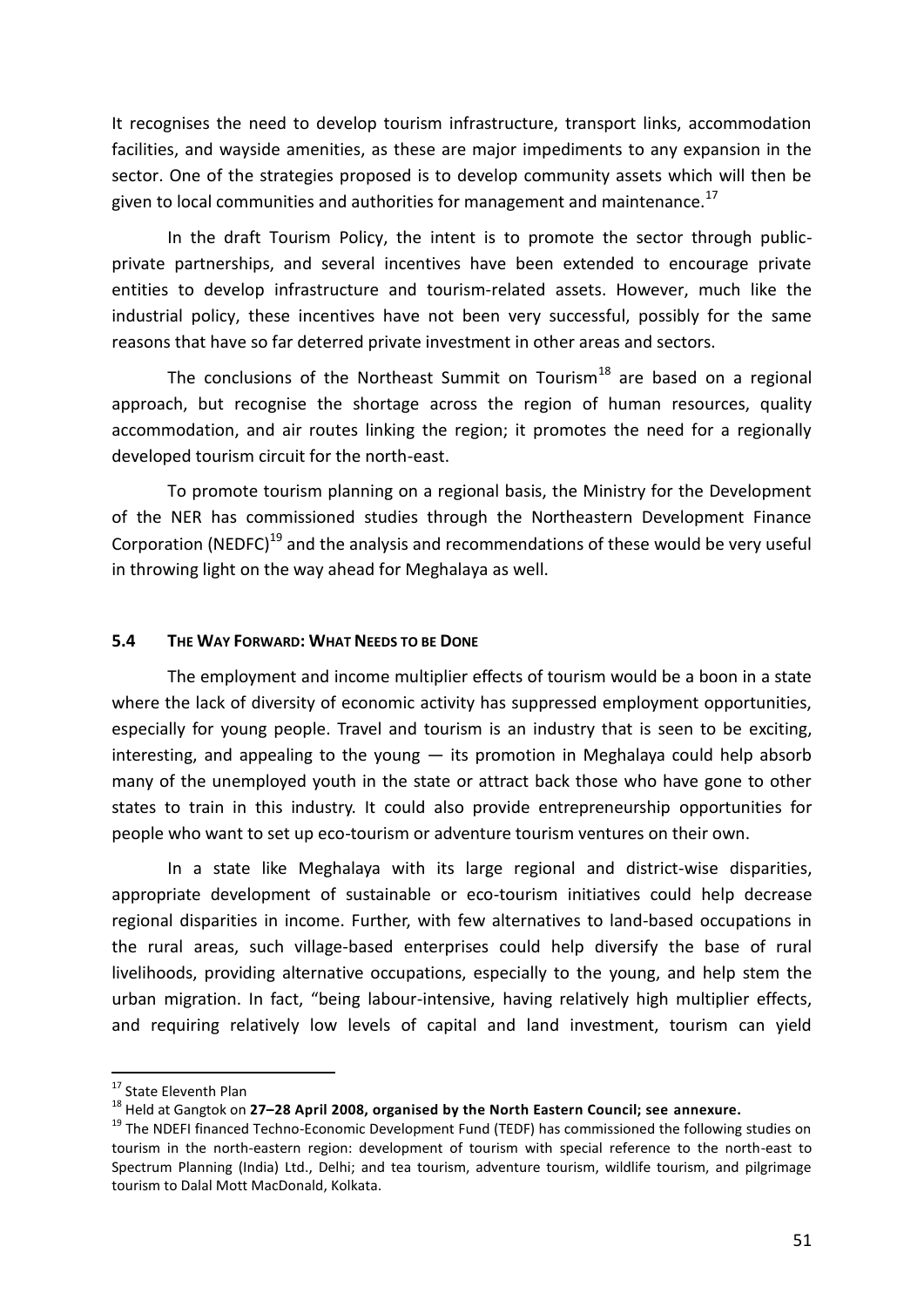significant benefits in remote and rural areas where traditional livelihoods are under threat."<sup>20</sup>

The unexploited potential and the ripple effects of tourism make its development a vital part of any vision for Meghalaya for enhancing employment, and in the process boosting revenues. It is especially important given the limited scope for any large-scale expansion in industry and agriculture in Meghalaya, the 'bottoming out' of the government as a large-scale employer, and the limited infrastructure available for any significant expansion of other services in the near future. Further, by promoting 'non-mass' tourism eco-tourism, adventure sports, and village-related activities — the tourist sector could serve the much needed goal of retaining people in the land, and placing some restraint on the rapid urbanisation process that is overwhelming urban environments in the state.

#### **Appropriate Development of Tourism Potential**

Meghalaya is in a fairly early stage of tourism development. Expansion of the industry needs to be carefully monitored to proceed at a pace appropriate to the characteristics of the region, with a limit on the tourism 'footprint'  $-$  as Bhutan has managed to do — to protect the social-cultural and physical environment. It is imperative that the state develops tourism to contribute to the rest of the economy; it is, however, equally imperative that development takes place judiciously to ensure it is sustainable economically, socially, and environmentally.

Important lessons on the strategy and the development path for tourism can be learnt by Meghalaya and other north-east states from the haphazard growth and expansion of mountain and hill resorts in Himachal Pradesh and Uttarakhand over the past decades. Uncoordinated development has begun to destroy the attraction of places such as Shimla, Manali, and Nainital as tourism destinations, quite apart from introducing large disparities among local communities. Already, with their haphazard construction, lack of sewage and garbage disposal, and inadequate sanitation, some of the urban centres of the north-east themselves, such as Shillong and Gangtok, are fast becoming urban environmental disasters.

All efforts to develop tourism infrastructure, such as resorts, hiking trails, hillside restaurants, and so on, have to be done very carefully, keeping in mind the fragility of the mountain environment in which it is being done. Apart from the physical sustainability issues, development has to contend with social and economic sustainability so it does not exacerbate economic disparities and continues to promote social and cultural harmony.

-

<sup>&</sup>lt;sup>20</sup> International Centre for Integrated Mountain Development, <http://www.icimod.org/>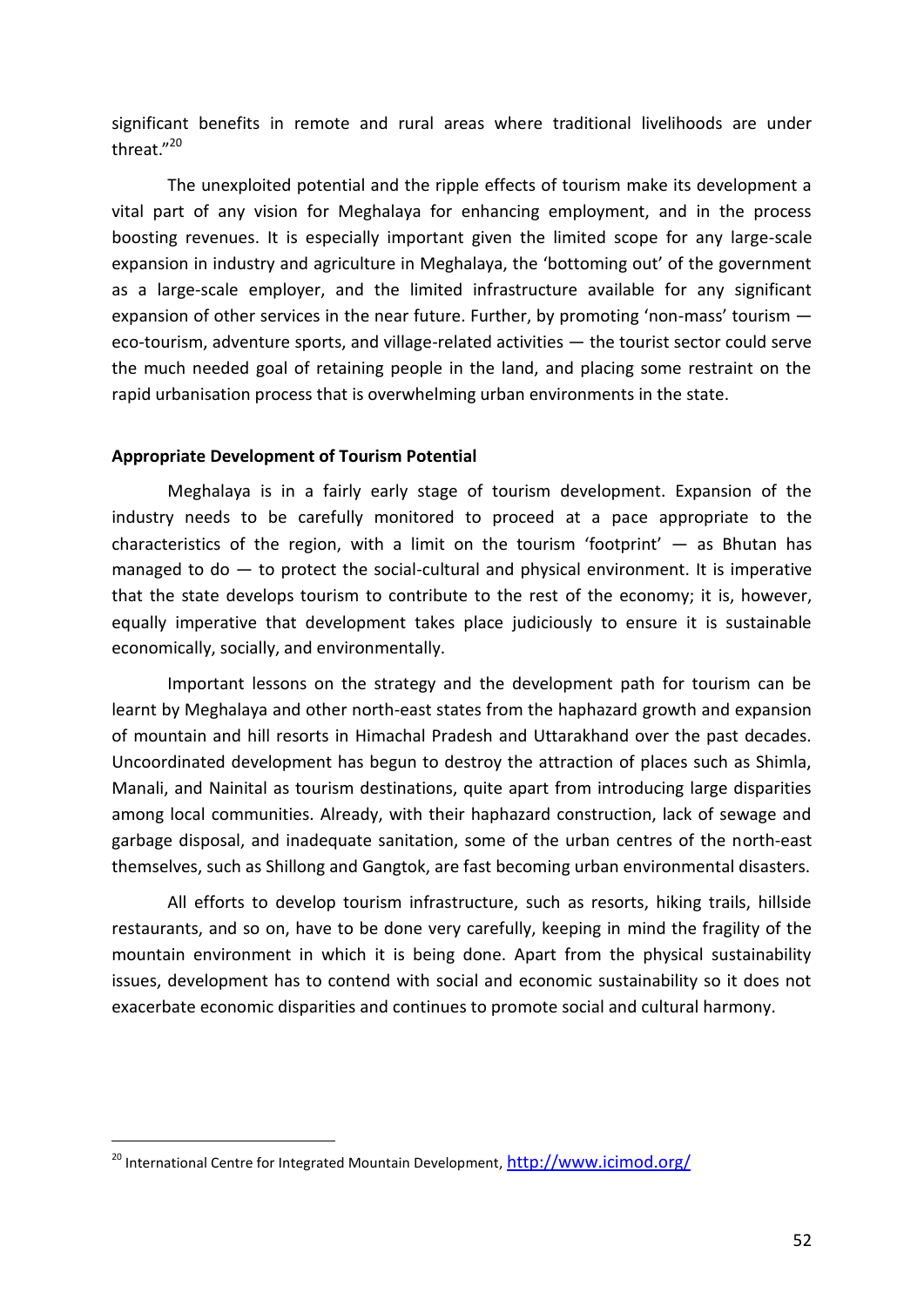## **Box 5.1:** Mountain Tourism

*Tourism is the fastest growing industry in the world, increasing from 25 million international arrivals in 1950 to 842 million in 2006, a more than 30-fold increase, with international arrivals expected to double to 1.5 billion by 2020. Mountains are important assets for the tourism industry. They take up an estimated share of 15–20 per cent of the global tourism market, generating between US\$ 100 and 140 billion per year.* 

*With the highest and most famous mountain peaks of the world, its distinctive and rare flora and fauna, and a great variety of unique hill and mountain cultures, the tourism potential of the Himalayan region is beyond dispute. At the same time, the region is struggling with high poverty ratios, exacerbated by climate change, environmental degradation, and an increasing rural-urban migration, making traditional livelihood options increasingly unsustainable.*

*Tourism provides mountain people with alternative livelihood options, building on the strengths of the region. In spite of this huge potential, tourism has so far contributed little to poverty reduction in mountain areas. Major constraints include policy failures, a lack of human resource development, a lack of supply side facilities and management, and a failure to link tourism with the local production system, resulting in high 'leakages' of tourism-generated income from mountain areas.* 

*Source:* Website of International Centre for Integrated Mountain Development (ICIMOD), http://www.icimod.org/

## **Reliable Database**

A fundamental task is the creation of a good database, routinely updated, that will allow the appropriate plans and policy measures to be set up. Planning and appropriate policy measures are possible when the data allows a detailed analysis of trends, seasonality, and so on. Data on tourism arrivals, especially domestic visitors in India, remains at best a 'guestimate' based on bookings in registered hotels and hostels. In addition, in Meghalaya, there exists little data or analysis on the seasonality of tourist arrivals, constraints faced by visitors, and so on, which could point the way ahead.

## **Tourism Planning**

An accurate, up-to-date, and comprehensive database would also lay the foundation for the development of a tourism master plan for the state, outlining the different tourism strands that have potential and can be developed fruitfully. This will ensure that there is some coordination among the different agencies involved in the process — infrastructure, tourism circuits, wayside amenities and accommodation, and transportation facilities such as tourist taxis, buses, and so on. An important element of the master plan would be to